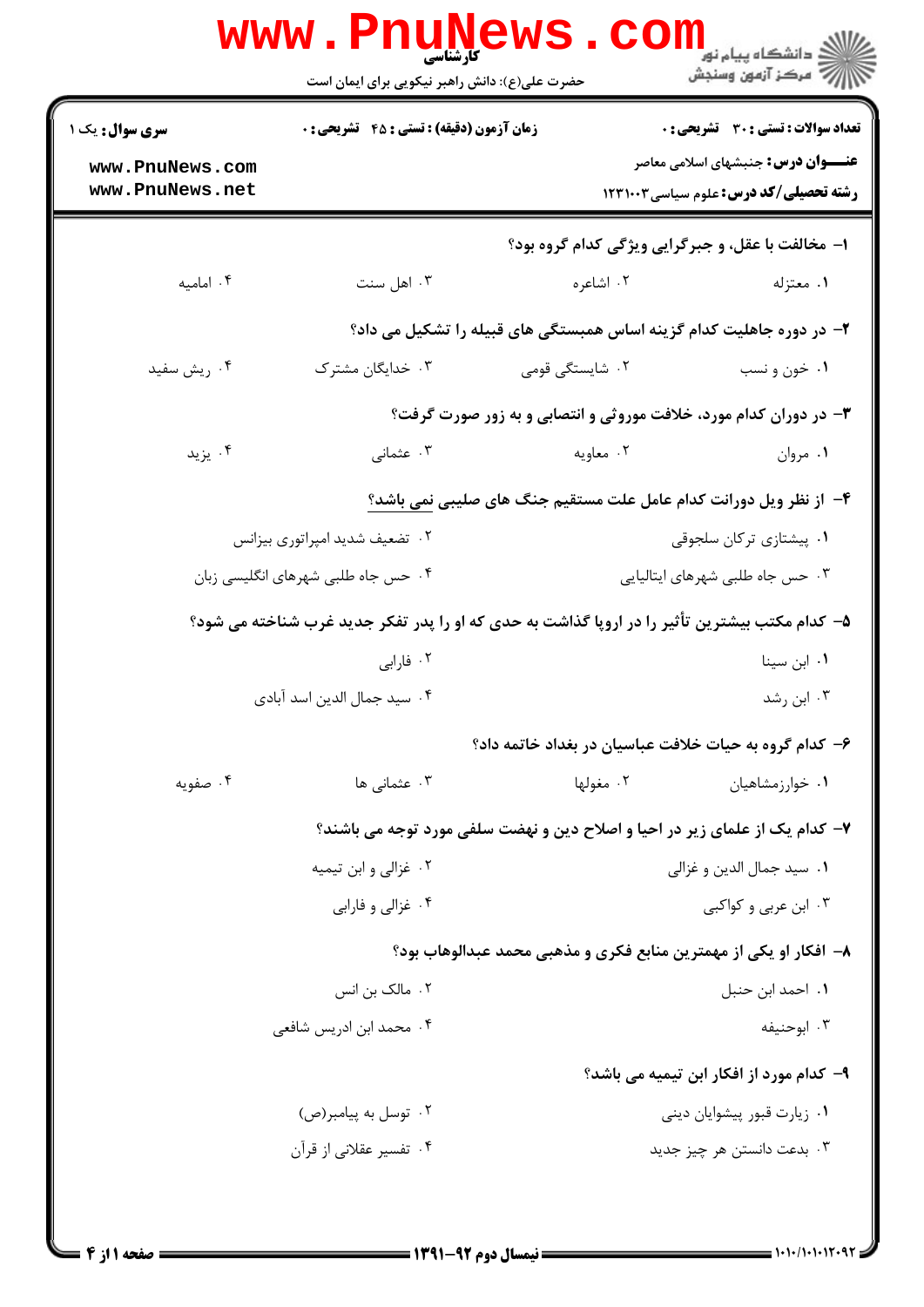|                                    | <b>www.Pnunet</b><br>کارشناسی<br>حضرت علی(ع): دانش راهبر نیکویی برای ایمان است  |                                                                                                                                                                         | ر دانشڪاه پيام نور ■<br>// مرکز آزمون وسنڊش                                          |  |  |
|------------------------------------|---------------------------------------------------------------------------------|-------------------------------------------------------------------------------------------------------------------------------------------------------------------------|--------------------------------------------------------------------------------------|--|--|
| <b>سری سوال :</b> ۱ یک             | <b>زمان آزمون (دقیقه) : تستی : 45 قشریحی : 0</b>                                |                                                                                                                                                                         | <b>تعداد سوالات : تستی : 30 ٪ تشریحی : 0</b>                                         |  |  |
| www.PnuNews.com<br>www.PnuNews.net |                                                                                 |                                                                                                                                                                         | <b>عنــــوان درس:</b> جنبشهای اسلامی معاصر<br>رشته تحصیلی/کد درس: علوم سیاسی ۱۲۳۱۰۰۳ |  |  |
|                                    |                                                                                 | +ا–  آرنولد توین بی کدام گروه را از برجسته ترین نمایندگان «زیلوتیسم» و «پوریتانیسم» در جهان اسلامی امروز می داند که با<br>تعصب کورکورانه و نوعی «قدمت گرایی» همراه است؟ |                                                                                      |  |  |
| ۰۴ جنبش سنوسی                      | ۰۳ جنبش وهابيت                                                                  | ۰۲ جنبش مهدی سودانی                                                                                                                                                     | <b>۱</b> .  نهضت شاه ولی الله                                                        |  |  |
|                                    | 11- كدام گزينه در مورد انديشه های شاه ولی الله صحيح <u>نمی باشد؟</u>            |                                                                                                                                                                         |                                                                                      |  |  |
|                                    |                                                                                 | ۰۱ او خواهان زدودن خرافات و بدعت ها و پیرایه ها و طرح شعار بازگشت به اسلام راستین بود                                                                                   |                                                                                      |  |  |
|                                    | ۰۲ او از نظر سیاسی به استعمار غربی و انگلستان و حضور و نفوذ آنها توجه اساسی کرد |                                                                                                                                                                         |                                                                                      |  |  |
|                                    |                                                                                 | ۰۳ او خواهان جلوگیری از تشتت میان مسلمانان سنی و ایجاد وجدت و خواهان اشتی آنان بود                                                                                      |                                                                                      |  |  |
|                                    |                                                                                 | ۰۴ او به عقب ماندگی و فقر مردم که بر اثر زندگی اشرافی گریبانگیر مردم عادی شده بود توجه کرد                                                                              |                                                                                      |  |  |
|                                    |                                                                                 | ۱۲– اولین و مهمترین نهضت فکری و اصلاحی و دینی و سیاسی ملهم و متأثر از آراء و عقاید دینی و سیاسی شاه ولی الله بود؟                                                       |                                                                                      |  |  |
|                                    | ۲. نهضت خواجه نصرالله کابلی                                                     |                                                                                                                                                                         | ۰۱ نهضت عبدالعزير دهلوى                                                              |  |  |
|                                    | ۰۴ نهضت تيپو سلطان                                                              |                                                                                                                                                                         | ۰۳ نهضت سیداحمد بارلی                                                                |  |  |
|                                    |                                                                                 | ۱۳- عامل اصلی شکست نهضت سید احمد بارلی کدام مورد بوده است؟                                                                                                              |                                                                                      |  |  |
|                                    | ۰۲ تعصب و قبیله گرایی در هند                                                    |                                                                                                                                                                         | ۰۱ بروز اختلاف و نفاق و خیانت در صفوف داخلی                                          |  |  |
|                                    | ۰۴ عدم توجه به قدرت مخالفان داخلی                                               |                                                                                                                                                                         | ۰۳ عدم مدیریت سیاسی نیروهای داخلی                                                    |  |  |
|                                    |                                                                                 | ۱۴– از دید کدام متفکر شاه ولی الله به عنوان «بزرگترین متاله متاخر اسلام» و احتمالاً «نخستین مسلمانی» یاد کرده است که                                                    |                                                                                      |  |  |
|                                    |                                                                                 | در قرون اخیر، ضرورت دمیدن روح احیا و اصلاح به جنبش ها و قیامها و بازسازی فکر دینی را در اسلام احساس کرده                                                                | است؟                                                                                 |  |  |
| ۰۴ اقبال لاهوري                    | ۰۳ سید جمال الدین                                                               | ۰۲ سید احمد بارلی                                                                                                                                                       | ٠١ عبدالعزيز                                                                         |  |  |
|                                    |                                                                                 | ۱۵– جنبش های اصلاحی و قیامهای مسلمانان شمال افریقا عمدتاً ریشه در کدام جریان دارد؟                                                                                      |                                                                                      |  |  |
| ۰۴ اسماعیلی                        | ۰۳ سلفی $\cdot$                                                                 | ۰۲ صوفیانه                                                                                                                                                              | ۰۱ وهابيت                                                                            |  |  |
|                                    |                                                                                 |                                                                                                                                                                         | ۱۶- جنبش سنوسی در کدام کشور روی داد؟                                                 |  |  |
| ۰۴ سودان                           | ۰۳ لیبی                                                                         | ۰۲ هند                                                                                                                                                                  | ۰۱ تونس                                                                              |  |  |
|                                    |                                                                                 |                                                                                                                                                                         | ۱۷- جنبش سنوسی با کدام کشور به مبارزه برخاست؟                                        |  |  |
| ۰۴ عثمانی ها                       | ۰۳ ایتالیا                                                                      | ۲. انگلستان                                                                                                                                                             | ۰۱ آلمان                                                                             |  |  |
|                                    |                                                                                 |                                                                                                                                                                         |                                                                                      |  |  |
|                                    |                                                                                 |                                                                                                                                                                         |                                                                                      |  |  |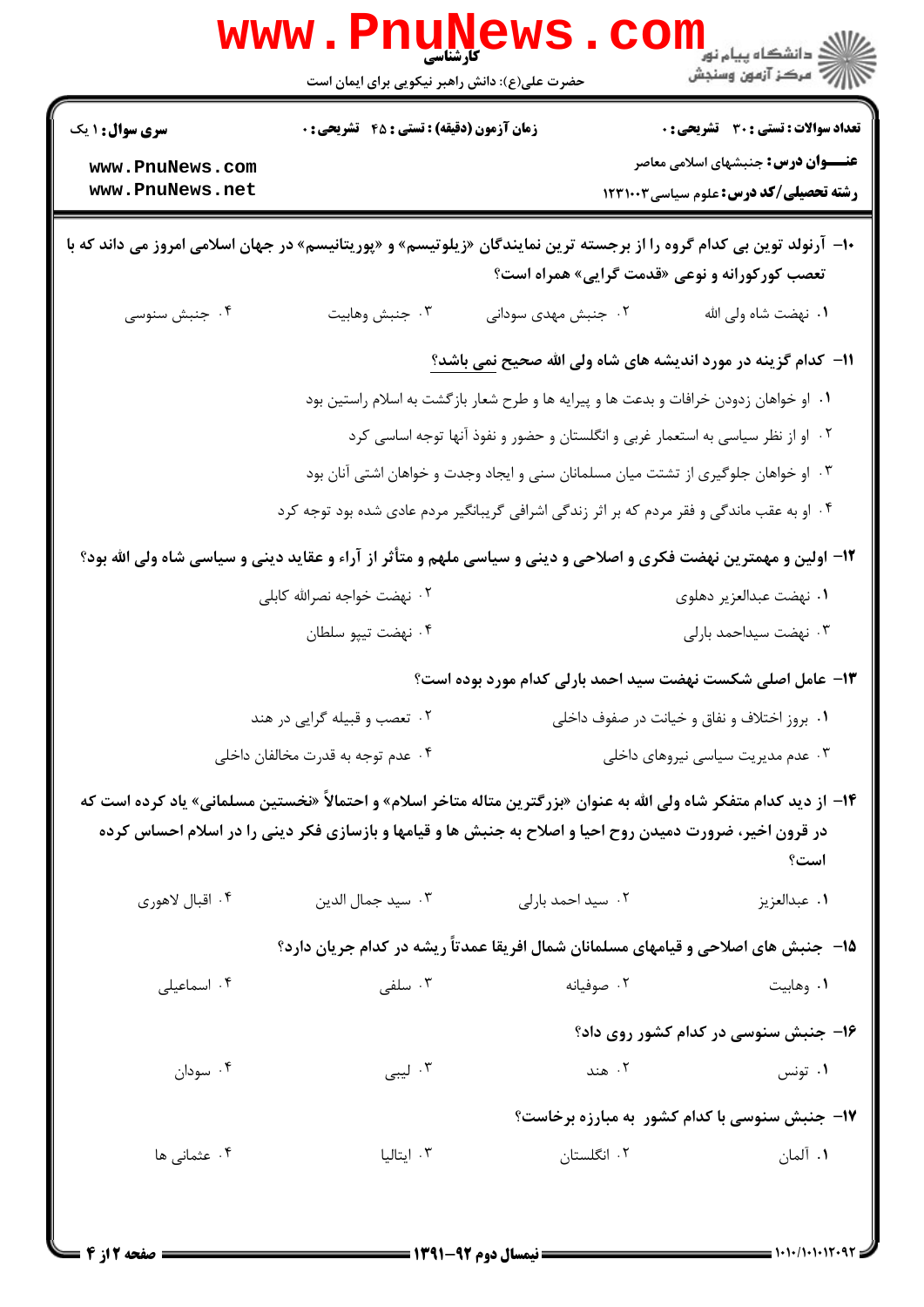|                                                                                          | <b>MMM • LIIIIII</b><br>حضرت علی(ع): دانش راهبر نیکویی برای ایمان است                                              |                                                                    | دانشگاه پیام نور<br>ا∛ مرکز آزمون وسنجش                                                                                                                            |  |  |
|------------------------------------------------------------------------------------------|--------------------------------------------------------------------------------------------------------------------|--------------------------------------------------------------------|--------------------------------------------------------------------------------------------------------------------------------------------------------------------|--|--|
| <b>سری سوال : ۱ یک</b><br>www.PnuNews.com                                                | زمان آزمون (دقیقه) : تستی : 45 آتشریحی : 0                                                                         |                                                                    | <b>تعداد سوالات : تستی : 30 - تشریحی : 0</b><br><b>عنــــوان درس:</b> جنبشهای اسلامی معاصر                                                                         |  |  |
| www.PnuNews.net                                                                          |                                                                                                                    |                                                                    | <b>رشته تحصیلی/کد درس:</b> علوم سیاسی ۱۲۳۱۰۰۳                                                                                                                      |  |  |
|                                                                                          |                                                                                                                    |                                                                    | 18– کدام گزینه در مورد نگرش و مواضع سنوسی ها صحیح نمی باشد؟                                                                                                        |  |  |
|                                                                                          |                                                                                                                    | ۰۱ آنان معتقد به وحدت مسلمانان در برابر تهاجمات استعماری غرب بودند |                                                                                                                                                                    |  |  |
|                                                                                          | <sup>۲</sup> ۰ آنها با وجود مایه هایی از تصوف و تعالیم اخلاقی و تربیتی درخشندگی جمود و جزمیت به مانند وهابیت بودند |                                                                    |                                                                                                                                                                    |  |  |
| ۰۳ دارای اهداف اصلاحی داخلی و ضد استعماری بودند و در پی وحدت مسلمانان بودند              |                                                                                                                    |                                                                    |                                                                                                                                                                    |  |  |
| ۰۴ در صفوف داخلی طرفدار نرمش و ملایمت و در برخورد با استعمارگران طرفدار جهاد و جنگ بودند |                                                                                                                    |                                                                    |                                                                                                                                                                    |  |  |
| ۱۹- ریشه های فکری جنبش مهدی سودانی به تعالیم کدام یک از افراد برمی گردد؟                 |                                                                                                                    |                                                                    |                                                                                                                                                                    |  |  |
|                                                                                          | ۰۲ ابن سينا و غزالي                                                                                                |                                                                    | ۰۱ غزالی و سید جماالدین                                                                                                                                            |  |  |
|                                                                                          | ۰۴ محمد عبدو و سيد جمال الدين                                                                                      |                                                                    | ۰۳ کواکبی و سید جماالدین                                                                                                                                           |  |  |
|                                                                                          |                                                                                                                    |                                                                    | ۲۰- از ویژگیهای بارز جنبش مهدی سودانی کدام مورد می باشد؟                                                                                                           |  |  |
|                                                                                          | ۰۲ جهت گیری مساوات طلبانه و عدالت خواهانه                                                                          |                                                                    | ۰۱ جهت گیری ضد خلیفه عثمانی                                                                                                                                        |  |  |
|                                                                                          | ۰۴ جهت گیری نسبت به کشورهای مسلمان وهابی                                                                           |                                                                    | ۰۳ جهت گیری نسبت به کشورهای استعمارگر                                                                                                                              |  |  |
|                                                                                          |                                                                                                                    |                                                                    | <b>ا۲-</b> احزاب عمده سودان کدام مورد می باشد؟                                                                                                                     |  |  |
| ۰۲ حزب امت، حزب جبهه اسلامی و حزب اتحاد دموکراتیک                                        |                                                                                                                    |                                                                    | ۰۱ حزب ملت، حزب امت و حزب مارکسیسم                                                                                                                                 |  |  |
|                                                                                          | ۰۴ حزب لیبرال و سوسیالیسم، حزب کارگر و حزب ملت                                                                     |                                                                    | ۰۳ حزب امت، حزب جبهه ملی و حزب چپ پیشرو                                                                                                                            |  |  |
|                                                                                          | ۲۲- سودان تحت رهبری چه کسی انقلاب اسلامی ایران را الگوی خود قرار می دهد؟                                           |                                                                    |                                                                                                                                                                    |  |  |
| ۰۴ عثمان میرغنی                                                                          | ۰۳ عمرالبشير                                                                                                       | ۰۲ صادق المهدی                                                     | ٠١. الغنوشي                                                                                                                                                        |  |  |
|                                                                                          |                                                                                                                    |                                                                    | ۲۳– از نظر سیاسی سید احمد خان دارای دو دیدگاه اساسی بود در کدام گزینه به آن اشاره شده است؟                                                                         |  |  |
|                                                                                          | ۰۲ لزوم جدایی از هندوها و درگیری و جهاد علیه انگلیس                                                                |                                                                    | ۰۱ لزوم پیوند با هندوها و تفاهم و همکاری با انگلیس                                                                                                                 |  |  |
|                                                                                          | ۰۴ لزوم پیوند با مسلمانان و هندوها و انگلیسی ها                                                                    |                                                                    | ۰۳ لزوم جدایی از هندوها و تفاهم و همکاری با انگلیسی ها                                                                                                             |  |  |
|                                                                                          |                                                                                                                    |                                                                    | ۲۴– ابوالکلام آزاد کدام حزب را بنیانگذاری کرد؟                                                                                                                     |  |  |
| ۰۴ انجمن خدام كعبه                                                                       | ۰۳ جمعیت حزب الله                                                                                                  | ۰۲ حزب کنگره                                                       | ۰۱ حزب مسلم ليگ                                                                                                                                                    |  |  |
|                                                                                          |                                                                                                                    |                                                                    | ۲۵- کدام مکتب به پیروی از مکتب دینی عبدالحق دهلوی و با مایه هایی از جنبش وهابیت، در مخالفت با عقاید دینی شاه ولی<br>لله، شاه اسماعیل و علمای دیوبند شکل گرفته بود؟ |  |  |
| ۰۴ مکتب باریلی                                                                           | ۰۳ مکتب جماعت                                                                                                      | ۰۲ مكتب منظرالاسلام                                                | ٠١. مكتب جمعيت العلماء                                                                                                                                             |  |  |
|                                                                                          |                                                                                                                    |                                                                    |                                                                                                                                                                    |  |  |